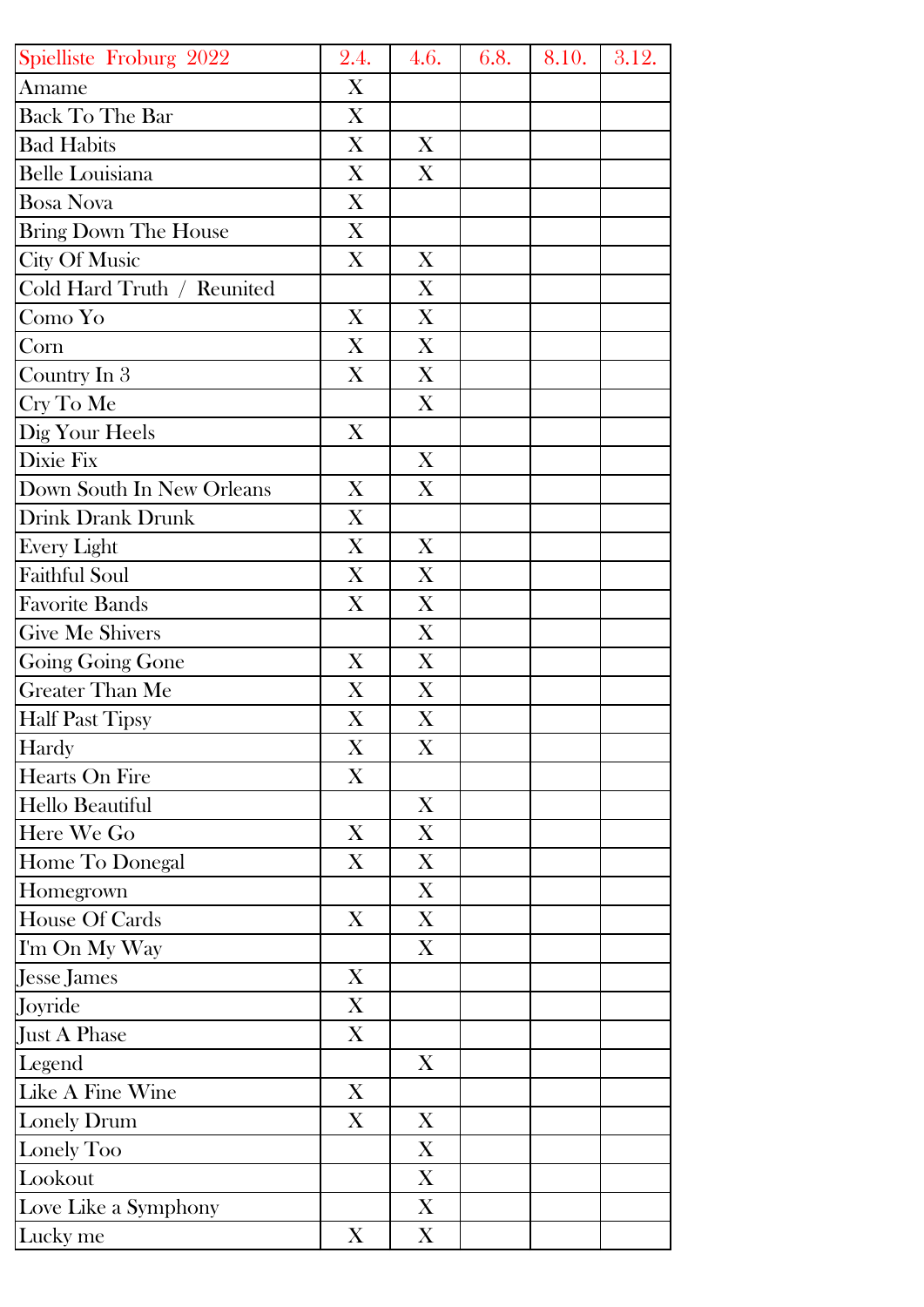| Spielliste Froburg 2022   | 2.4.                      | 4.6. | 6.8. | 8.10. | 3.12. |
|---------------------------|---------------------------|------|------|-------|-------|
| Makita                    |                           | X    |      |       |       |
| <b>Memphis Love</b>       |                           | X    |      |       |       |
| <b>Missing</b>            | X                         | X    |      |       |       |
| <b>Moses Roses Toeses</b> | X                         | X    |      |       |       |
| Nothing But You           | X                         | X    |      |       |       |
| Old Beach Roller Coaster  |                           | X    |      |       |       |
| People Are Good           | X                         |      |      |       |       |
| Perfect                   | X                         | X    |      |       |       |
| Playboys                  | X                         | X    |      |       |       |
| Pride In Me               | X                         | X    |      |       |       |
| Raised Like That          | X                         | X    |      |       |       |
| #Rednek                   | X                         | X    |      |       |       |
| Rock Paper Scissor's      | $\boldsymbol{\mathrm{X}}$ |      |      |       |       |
| Roots                     | X                         |      |      |       |       |
| <b>Same Boat</b>          | X                         | X    |      |       |       |
| <b>Second Hand Heart</b>  | X                         | X    |      |       |       |
| Shot Of Tequila           | X                         |      |      |       |       |
| Something You Love        | X                         | X    |      |       |       |
| Speak To The Sky          | X                         | X    |      |       |       |
| Story                     | X                         |      |      |       |       |
| Strait To The Bar         | X                         |      |      |       |       |
| <b>Stripes</b>            | X                         | X    |      |       |       |
| <b>Strong Bounds</b>      | X                         | X    |      |       |       |
| <b>Sweet Attraction</b>   |                           | X    |      |       |       |
| <b>Sweet Dummy</b>        |                           | X    |      |       |       |
| Take Me To The River      |                           | X    |      |       |       |
| <b>Texas Time</b>         | X                         | X    |      |       |       |
| <b>TH Guest Ranch</b>     | X                         | X    |      |       |       |
| The Gambler               | X                         |      |      |       |       |
| The Older I Get           | X                         | X    |      |       |       |
| Thunderbird               |                           | X    |      |       |       |
| Til You Can't             | X                         | X    |      |       |       |
| <b>Train Wreck</b>        | X                         | X    |      |       |       |
| Truth Be Told             | X                         | X    |      |       |       |
| <b>Turning Tables</b>     | X                         | X    |      |       |       |
| <b>Twist And Turns</b>    | X                         |      |      |       |       |
| Untamed                   | X                         |      |      |       |       |
| <b>Wandering Hearts</b>   | X                         |      |      |       |       |
| We Only Live Once         | X                         | X    |      |       |       |
| <b>Where We've Been</b>   | X                         |      |      |       |       |
| Welcome To The Hotel      |                           | X    |      |       |       |